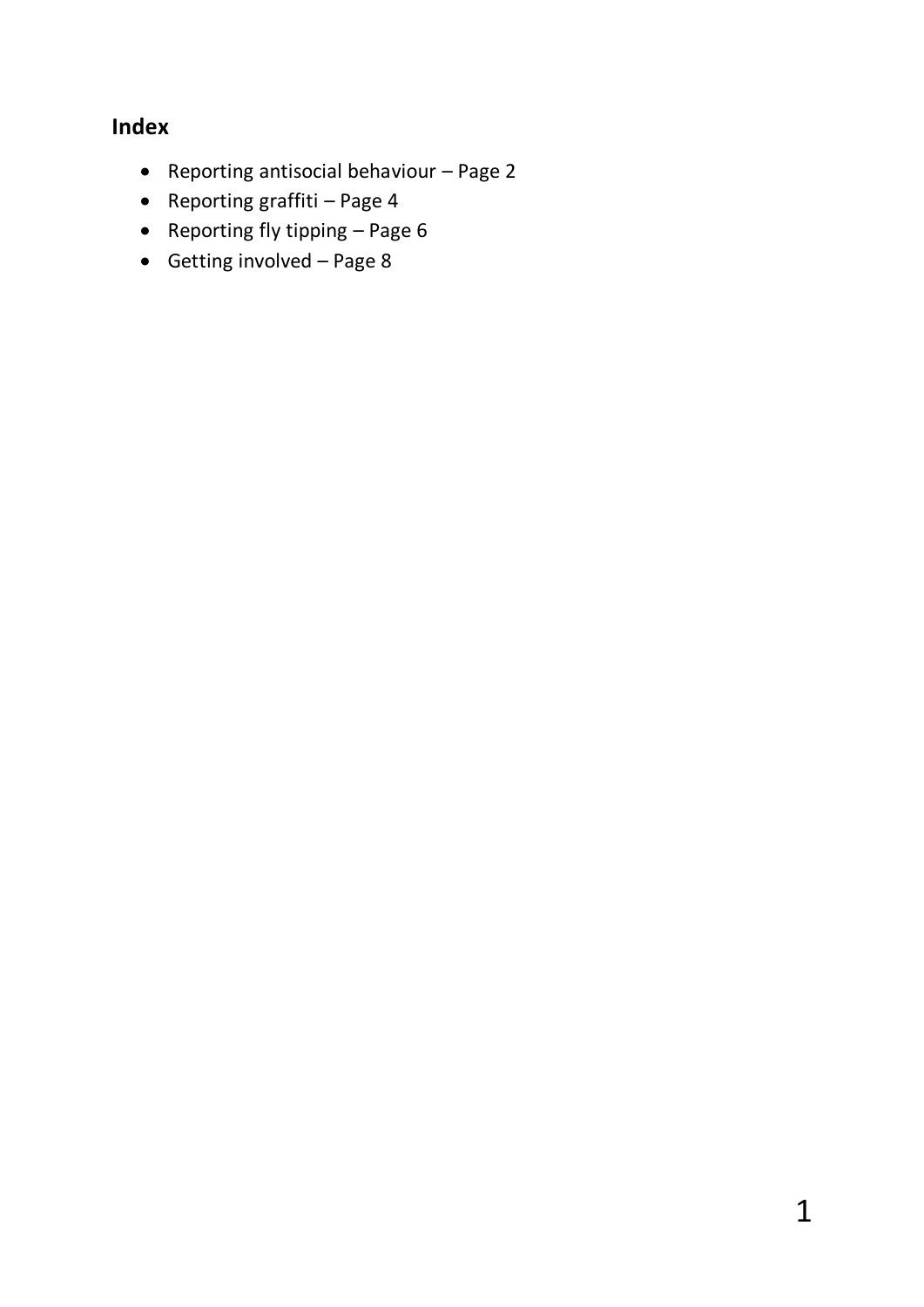#### **Reporting antisocial behaviour**

To report antisocial behaviour in-app, please make sure you are in the Community section of the app by tapping the 'Community' underneath your address. Once there, tap the 'Report Antisocial Behaviour' box.



On the following page you will be asked if you have an existing case number. If you select 'Yes', you will be prompted to enter it. Do not worry if you are unsure of your case number or have forgotten it – just press 'No'. You will then be asked for the date and approximate time of the incident. Once you have entered these, tap 'Next'.

| <b>Report Anti-Social Behaviour</b><br>Does this relate to an existing case number |           |
|------------------------------------------------------------------------------------|-----------|
| Yes                                                                                | <b>No</b> |
| <b>Case Number</b>                                                                 |           |
| 124456                                                                             |           |
| When did it happen?                                                                |           |
| Date of Incident                                                                   |           |
| 10/04/2021                                                                         |           |
| <b>Time Started</b>                                                                |           |
| 18:22:00                                                                           |           |
| <b>Time Finished</b>                                                               |           |
| 19:22:00                                                                           |           |

On the next page you will be asked for the names of the people involved and the location of the incident. If you do not know the names of those involved, just leave this blank. Once finished tap 'Next'.

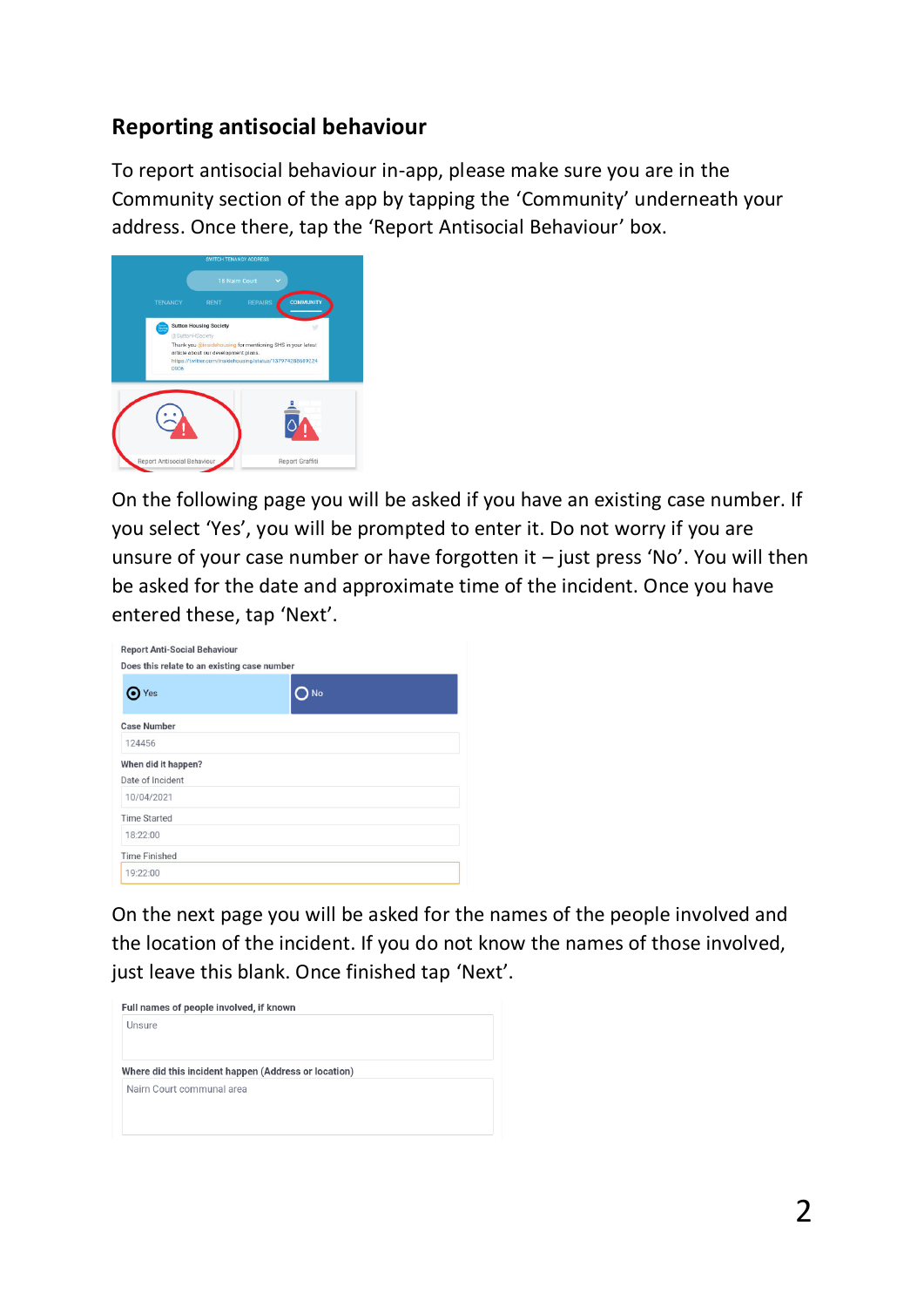On the third page you must write out in as much detail as possible what you witnessed. When done, tap 'Next'.



The next two pages will ask some multiple-choice questions. On the first of these pages, if you reported it to anyone else, e.g. the Police or council. If you have, and you were given a reference number or name, tap 'Yes' and enter these details in the box provided. You will also be asked if you were the sole witness, and the impact the event had on you. Once finished tap 'Next' to go on to the second multiple-choice page. Fill this out the same as the previous, then tap 'Next'.

| Did you report it to another agency?                                |                                                            |                      |
|---------------------------------------------------------------------|------------------------------------------------------------|----------------------|
| $\bigcirc$ Yes<br>$O_{N0}$                                          | Other than this occasion - How often do you have problems? |                      |
|                                                                     | O Daily                                                    | Most days            |
| Please state agency name, officer and any reference numbers         |                                                            |                      |
| Met Police, PC Pero, CRN03857294#749                                | O Most weeks                                               | <b>O</b> Most months |
| Did anyone else witness it?                                         | O Only occasionally                                        |                      |
| $\bigcirc$ Yes<br>$O_{NQ}$                                          | How affected do you feel by what has happened              |                      |
| Please provide their name, address, contact number below (if known) |                                                            |                      |
| Xavier Pamment, 48 Nairn Court, 01234577890                         | Not affected                                               | Affected a little    |
| How has it affected you?                                            | Moderately affected                                        | Affected a lot       |
| I was unable to sit in the communal area due to the smell           | ◯ Extremely affected                                       |                      |

On the final page, you will be asked to provide a signature. Tap the 'Sign' button and then use your finger on the screen to draw your signature, then tap 'Save'. Once done, a button will appear underneath the signature box. Tap it to submit your report.

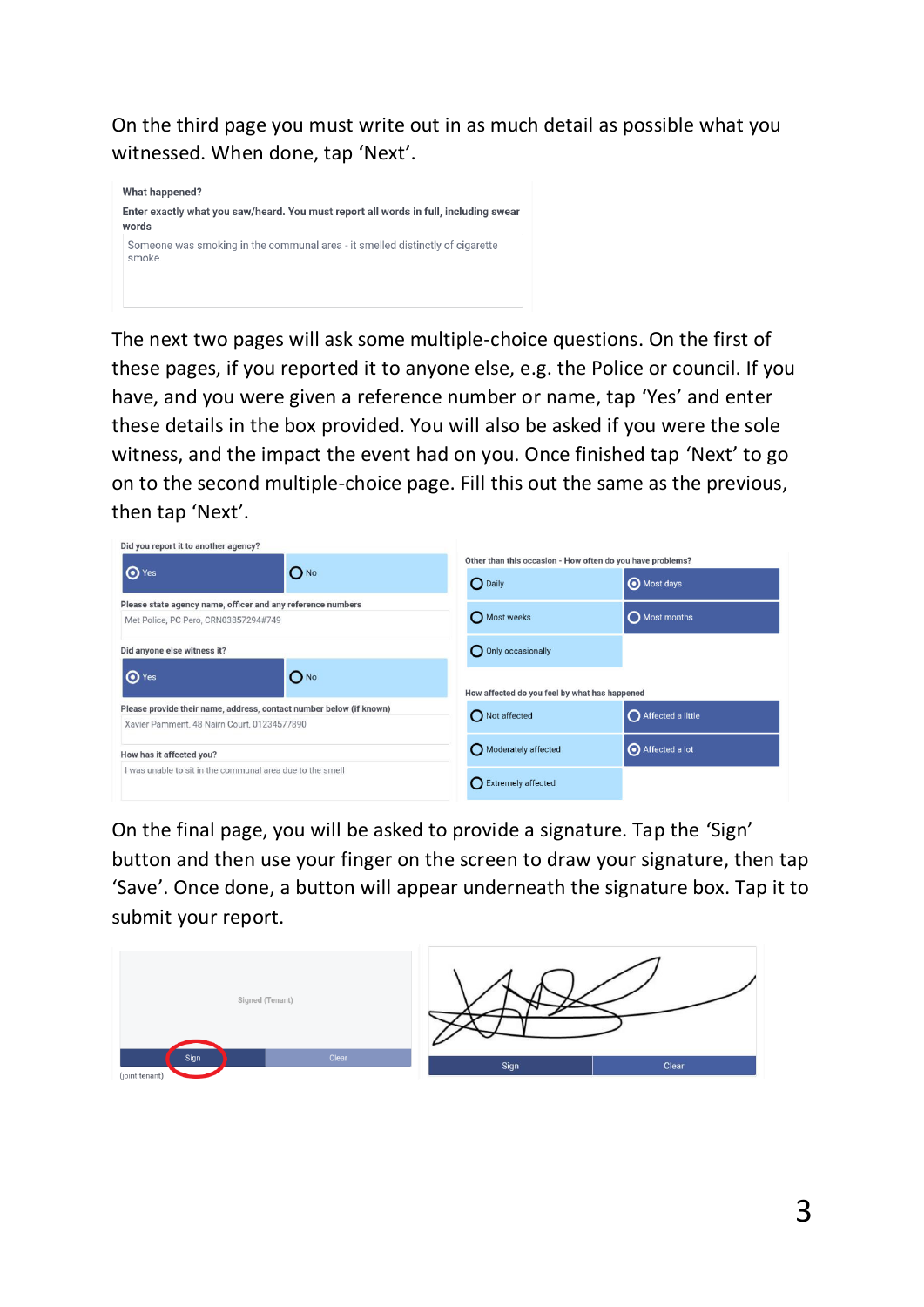## **Reporting graffiti**

To report graffiti in-app, please make sure you are in the Community section of the app by tapping the 'Community' underneath your address. Once there, tap the 'Report Graffiti' box.



On the following page you will be asked if the graffiti is offensive. If you tap 'Yes', you will be given a list of options to choose from. You can select multiple. Once done tap 'Next'.



A page will then load that allows you to take up to 3 pictures of the graffiti. This is optional, but if you would like to take a photo, tap 'New' and the camera should come up. If you have already taken photos of the graffiti prior to this page loading, tap 'Gallery' and select the desired images. Once finished, tap 'Next'.

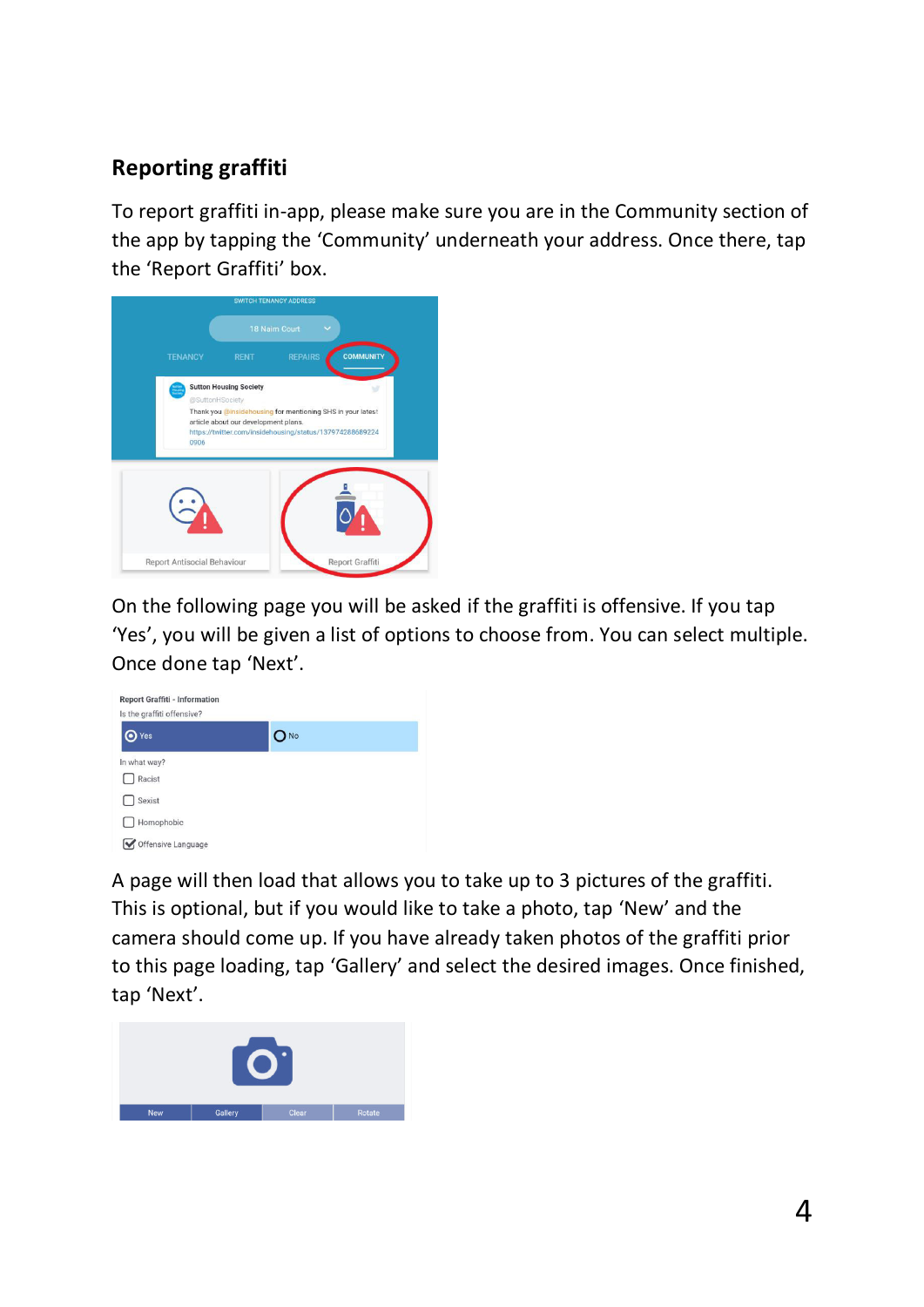On the final page, you will be asked to record the location of the graffiti. If you are currently situated near the graffiti, tap 'Current Location' and a map will load with a pin at your location. If this is correct, tap 'Done' in the top right corner. Otherwise, if you tap and hold the red pin on the map, you can drag it to the approximate location of the graffiti, then tap 'Done' in the top right corner. You can then press 'Submit' to send your report.

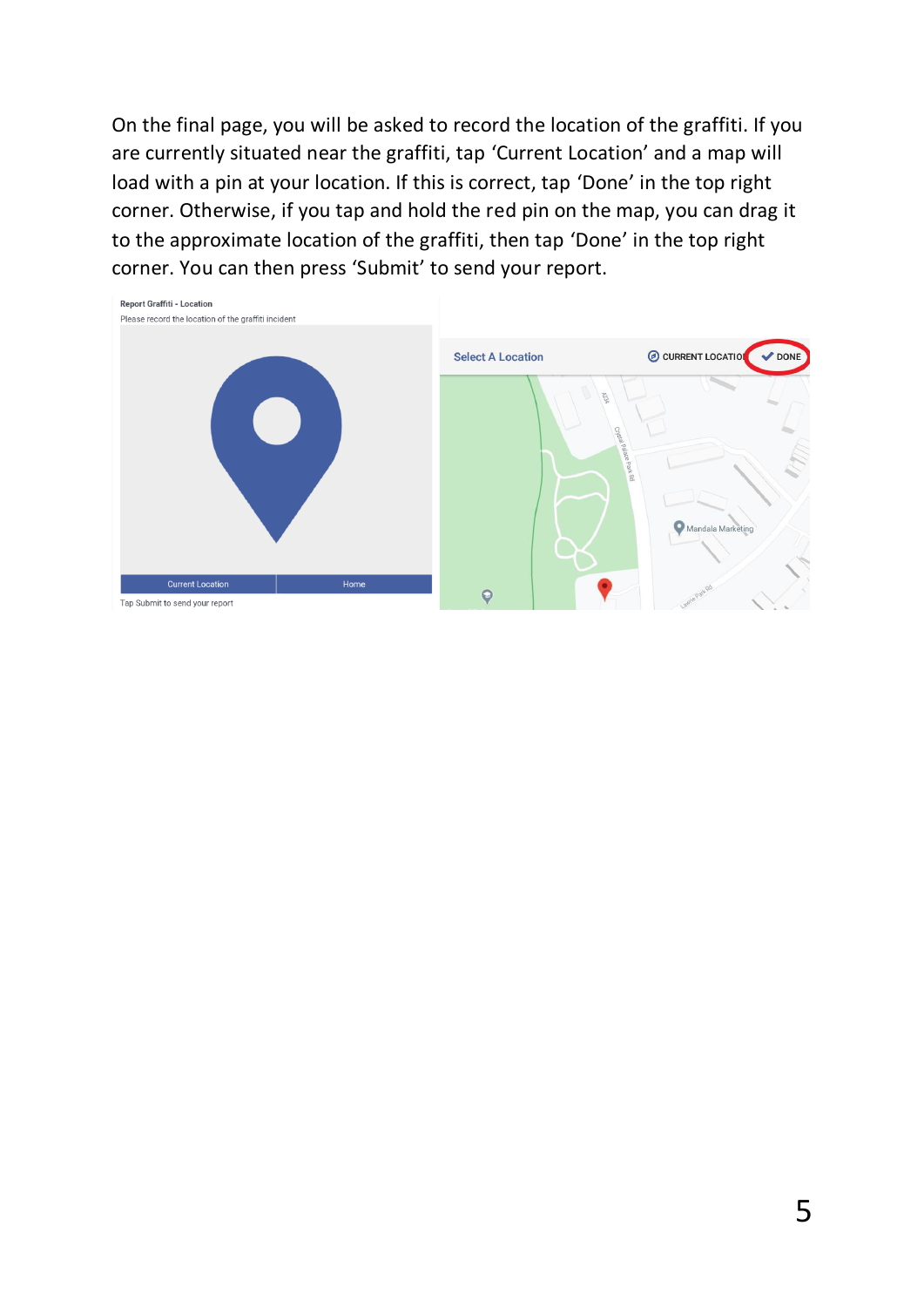# **Reporting fly tipping**

To report fly tipping in-app, please make sure you are in the Community section of the app by tapping the 'Community' underneath your address. Once there, in the list of options, select 'Report Fly Tipping'.



On the following page, you will be asked if the fly tipping incident is urgent, and to provide some information about the fly tipping. Once done tap 'Next'.



A page will then load that allows you to take up to 3 pictures of the fly tipping. This is optional, but if you would like to take a photo, tap 'New' and the camera should come up. If you have already taken photos of the fly tipping prior to this page loading, tap 'Gallery' and select the desired images. Once finished, tap 'Next'.



On the final page, you will be asked to record the location of the fly tipping. If you are currently situated near the fly tipping, tap 'Current Location' and a map will load with a pin at your location. If this is correct, tap 'Done' in the top right corner. Otherwise, if you tap and hold the red pin on the map, you can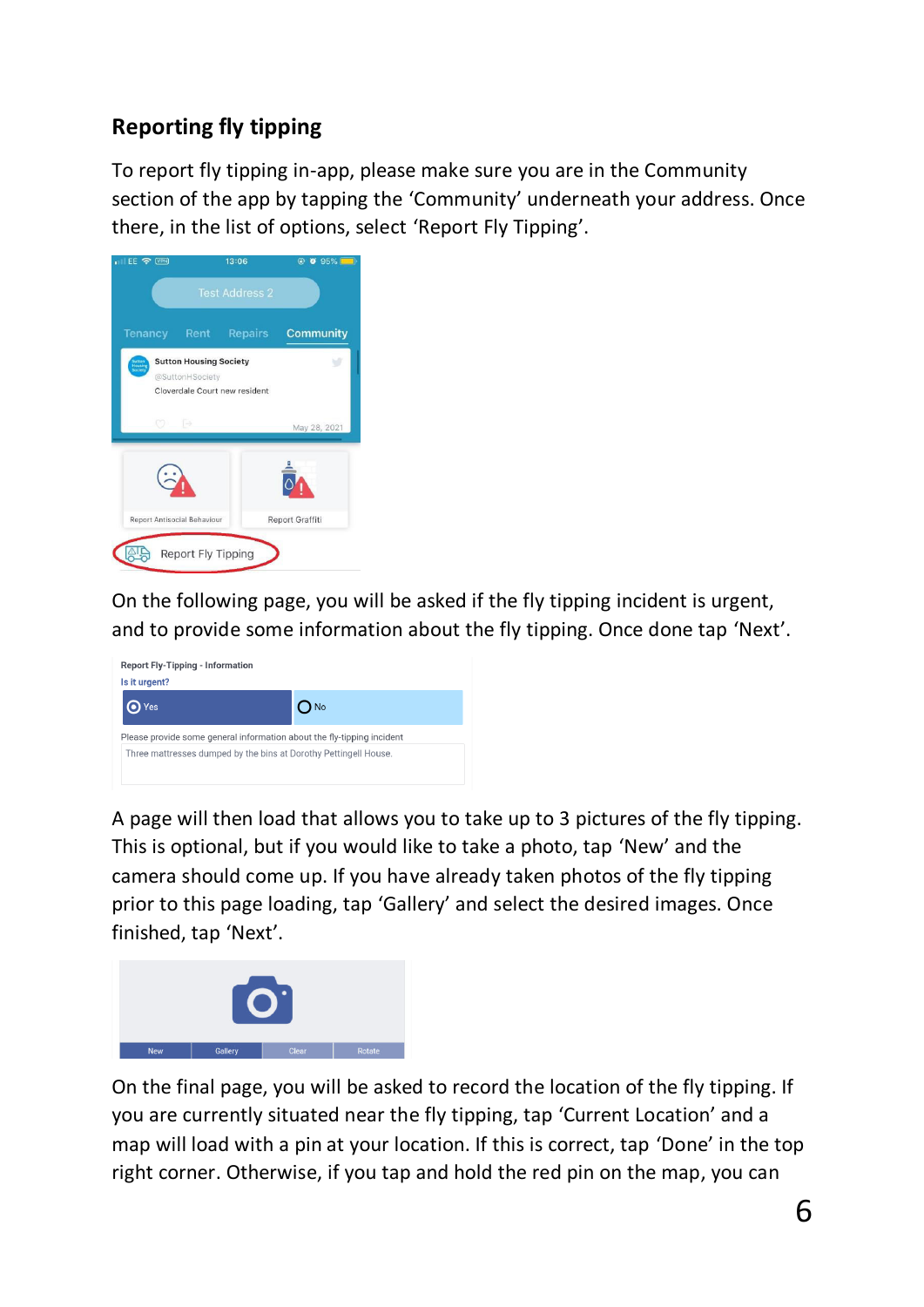drag it to the approximate location of the fly tipping, then tap 'Done' in the top right corner. You can then press 'Submit' to send your report.